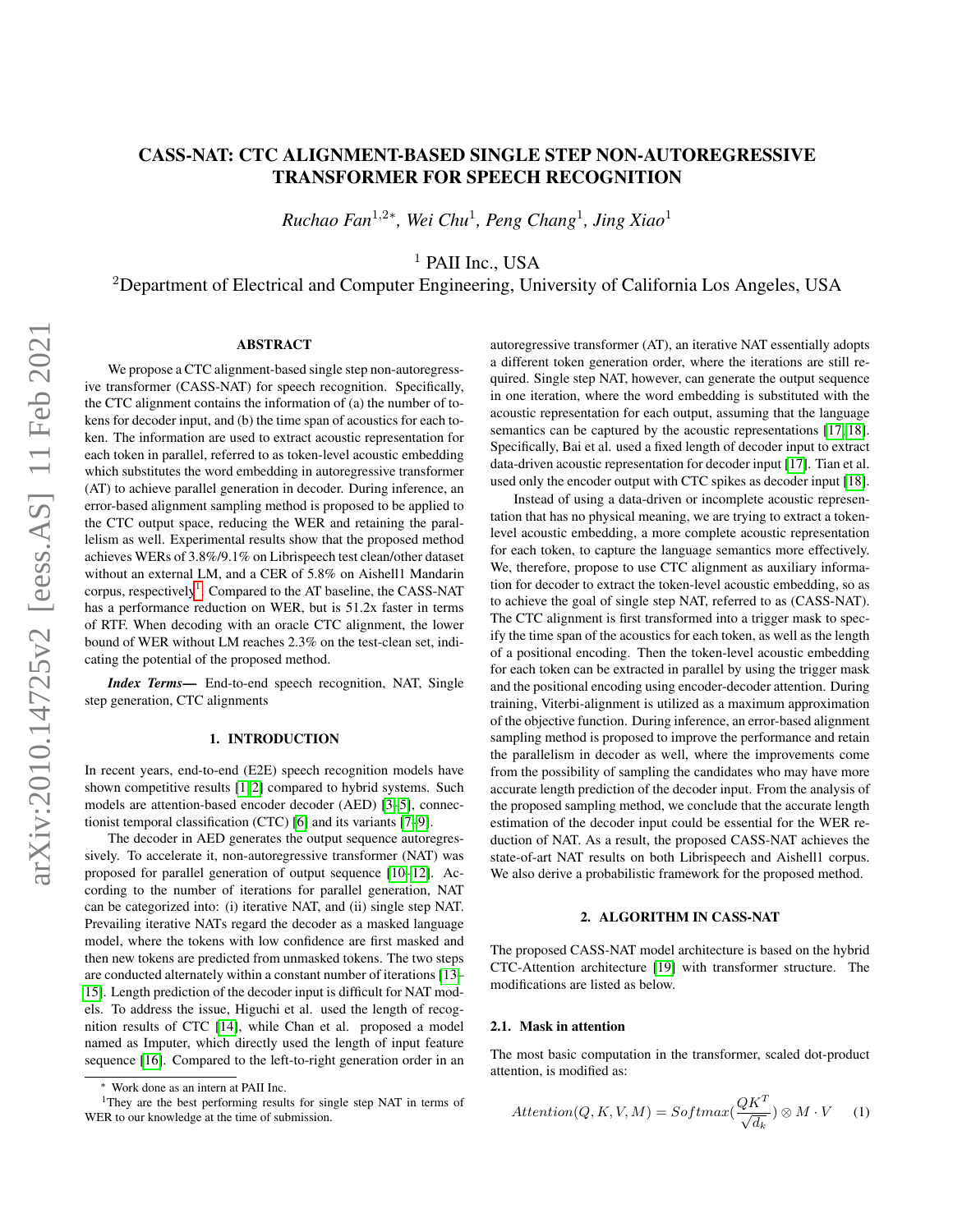

<span id="page-1-0"></span>Fig. 1. The proposed CASS-NAT architecture.

where  $Q \in R^{n_q \times d_q}$ ,  $K \in R^{n_k \times d_k}$ ,  $V \in R^{n_v \times d_v}$ , and  $M \in$  $R^{n_q \times n_k}$  are the queries, keys, values and mask matrix, respectively. The mask is used to controlled the attention range for each output position. In Fig. [1,](#page-1-0) M represents the Bi-Mask in Encoder, the Trigger Mask in Token Acoustic Extractor, and the Bi-Mask in Decoder.

## 2.2. Encoder

As shown in Fig. [1,](#page-1-0) the encoder is the same as AT encoder [\[4\]](#page-4-16). On the top of the encoder, a CTC loss function is added. In this work, we refer to all the output sequence from CTC as alignment, although the alignment is commonly used for the relationship between frames and the ground truth.

#### <span id="page-1-1"></span>2.3. Token acoustic extractor

The token acoustic extractor is designed to extract token-level acoustic embedding with the CTC alignment as auxiliary information. The first information from CTC alignment is the time span of acoustics for each token. We use the information by defining a mapping from the CTC alignment to a trigger mask, where the first index of each token in the alignment is considered as its end boundary. For example, if a CTC alignment is  $Z = \{., C, C, -, A, -, -, T, \}$  with  $\Box$  as the blank symbol, the end boundary for C and A is  $Z_2$  and  $Z_5$ , and thus the trigger mask for token  $A$  is  $[0, 0, 1, 1, 1, 0, 0, 0, 0]$ . The mapping should be consistent in training and decoding. The trigger mask in this paper is different from that used in [\[20\]](#page-4-17), where the trigger mask is to achieve streaming AT and thus the acoustic histories could be reused for each token (the trigger mask is [1, 1, 1, 1, 1, 0, 0, 0, 0] for token A).

The second information from CTC alignment is the number of tokens for decoder input. After removing the blank symbols and repetitions, the number of tokens in  $Z$  is regarded as the predicted length of sinusoidal positional encoding, which is also the length of the decoder input. As shown in Fig. [1,](#page-1-0) the token-level acoustic embedding for each token is then extracted with the trigger mask and

the sinusoidal positional encoding using a one-layer source-attention block. Regarding the length of decoder input, the number of CTC spikes is used in [\[18\]](#page-4-14), resulting in an incomplete training of decoder due to the length mismatch between the CTC spikes and the ground truth. Differently, we use the viterbi-alignment in training to address the length mismatch issue.

## <span id="page-1-2"></span>2.4. Decoder

The word embedding in AT, which cannot be obtained simultaneously during decoding, is the main obstacle to achieve nonautoregressive mechanism. Instead, the token-level acoustic embedding has a good property of parallel generation and thus is used as a substitution of word embedding for decoder input. Since there is no need to create recurrence in decoder, unidirectional mask in the decoder is not used. We, therefore, utilize a bidirectional mask, trying to model the relations between token-level acoustic embeddings. We assume that the token-level acoustic embedding has the same capability of capturing language semantics with word embedding since they are all token-based embeddings. In the second MHA layer of the mix-attention block, we keep the same bidirectional mask as the one used in the encoder since K, V are encoder outputs.

## <span id="page-1-4"></span>2.5. Training

In our framework, the CTC alignments  $Z$  are introduced as latent variables. Suppose the input sequence is  $X = \{x_1, ..., x_t, ..., x_T\}$ and the ground truth is  $Y = \{y_1, \ldots, y_u, \ldots, y_U\}$ , then the objective function can be decomposed into:

$$
\log P(Y|X) = \log \mathbb{E}_{Z|X}[P(Y|Z,X)], \quad Z \in q.
$$
 (2)

where  $q$  is the set of alignments which can be mapped to  $Y$ , a subset of all the alignments from CTC output space. To reduce computational cost, the maximum approximation [\[21\]](#page-4-18) is applied:

<span id="page-1-3"></span>
$$
\log P(Y|X) \geq \mathbb{E}_{Z|X}[\log P(Y|Z, X)]
$$
  

$$
\approx \max_{Z} \log \prod_{u=1}^{U} P(y_u|z_{t_{u-1}+1:t_u}, x_{1:T})
$$
 (3)

where  $t<sub>u</sub>$  is the end boundary of token u described in Section [2.3](#page-1-1) and  $t_0 = 0$ . The alignment Z tells the decoder where to extract the acoustic representation for each token as auxiliary information. The capability of language modelling for the framework is described in Section [2.4.](#page-1-2) And the same assumption as in [\[17\]](#page-4-13) is held that acoustic embedding can also be used to capture the language semantics.

The framework is then trained by jointly maximizing the decoder loss in Eq. [3](#page-1-3) and the CTC loss on the encoder side with a task ratio  $\lambda$  [\[19\]](#page-4-15) and  $L_{\text{dec}} = \max_{Z} \log \prod_{u=1}^{U} P(y_u | z_{t_{u-1}+1:t_u}, X)$  as:

$$
L_{\text{joint}} = L_{\text{dec}} + \lambda \cdot \log \sum_{Z \in q} \prod_{i=1}^{T} P(z_i | X)
$$
 (4)

#### 2.6. Inference: Error-based Sampling Decoding

During decoding, it is essential to obtain a CTC alignment that is close to hypothetical Viterbi-alignment. The hypothetical Viterbialignment is the most probable CTC alignment in Viterbi decoding assuming the transcription is available, referred to as oracle alignment in the experimental results. Three different approaches are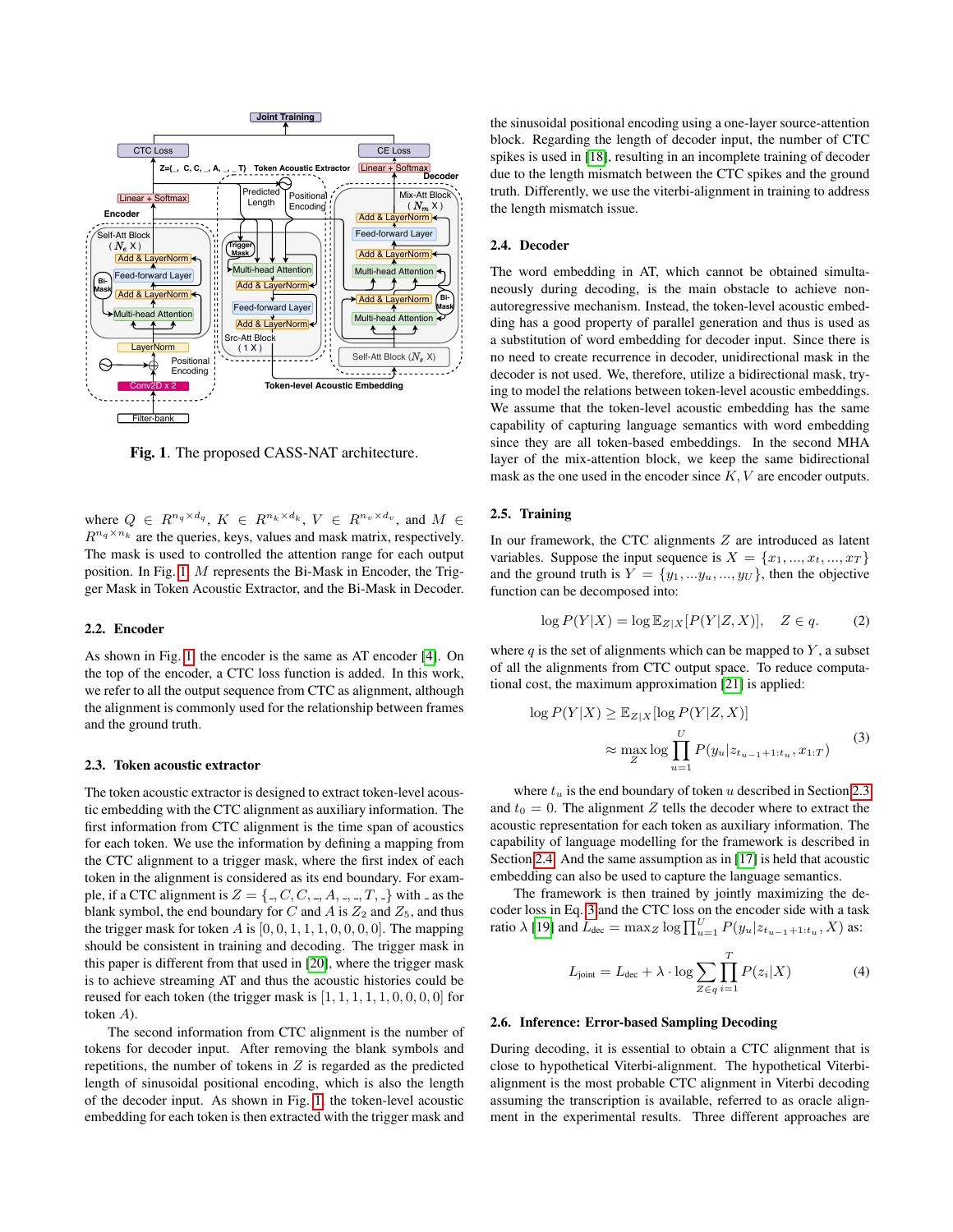

<span id="page-2-0"></span>Fig. 2. Illustration of error-based alignment sampling method.  $C(0.90)$  indicates  $P(z_i = C|X) = 0.90$ .

proposed for alignments generation. The first two approaches are borrowed from the experience of CTC decoding. One is best path decoding which retains the tokens with the biggest probability of each frame, referred to as best path alignment (BPA) in this work. The other is beam search decoding over CTC output space, referred to as beam searched alignment (BSA). Compared with BPA, BSA is supposed to generate an alignment that is closer to the oracle alignment, which could lead to a lower WER, but the parallelism would be destroyed, resulting in a significant increase of RTF. Considering the expectation in Eq. [3,](#page-1-3) we use a third alignment generation approach by sampling from CTC output space. Compared to BPA, the sampled alignments have the possibility of being closer to the oracle alignment. Compared to BSA, the sampling can be implemented in parallel, avoiding the increase of RTF. Finally, either the AT baseline or the language models can be used to score and identify the best overall alignment. Sampling from CTC output is not easy due to the large sampling space. However, we observe that BPA tends to make errors in the CTC output where the Top-1 probability is low. We therefore propose an error-based alignment sampling method, which is more effective in terms of WER and RTF compared to the BPA and BSA, referred to as ESA.

To generate ESA, we first select the CTC outputs with low Top-1 probability (the threshold is empirically set to 0.7), shown as blue part in Fig. [2.](#page-2-0) Then the Tope-2 tokens are randomly chosen in each selected output while other outputs keep using the Top-1 token. For instance, the CTC output  $z_3$ ,  $z_5$ ,  $z_6$ ,  $z_7$  are selected, and 4 example alignments are sampled as shown in Fig. [2.](#page-2-0) The reason for sampling within the Top-2 tokens is that the trigger mask of each token is only sensitive to whether the token in the alignment is blank or not, and we observe that most errors in BPA contain blank in Top-2 tokens. ESA significantly reduces the sampling space and aims at correcting the output that is prone to make errors. The sampling in decoding will not affect much of the inference speed because all the alignments can be generated in parallel to compute the decoder input. Note that ESA can have different length for decoder input compared to BPA. As shown in Fig. [2,](#page-2-0) the length is 4 for BPA, while the lengths are 3, 5, 4, and 5 in the case of ESA. This fluctuation of the token number in the alignment allows the ESA method to possibly sample an alignment that is of the same length as the oracle alignment.

#### 3. EXPERIMENTS

#### 3.1. Experimental setup

The experiments were conducted on the 960-hour LibriSpeech English corpus [\[22\]](#page-4-19) and the 178-hour Aishell1 Mandarin corpus [\[23\]](#page-4-20). All experiments used 80-dim Mel-filter bank features, computed every 10ms with a 25ms window. Every 3 consecutive frames were concatenated to form a 240-dim feature vector as the input. The sets of output labels consist of 5k word-pieces obtained by the Sentence-Piece method [\[24\]](#page-4-21) for Librispeech and 4230 Chinese characters for Aishell1 which was obtained from the training set.

A CTC/Attention AT baseline was first trained with the same architecture ( $N_e = 12$ ,  $N_d = 6$ ,  $d_{FF} = 2048$ ,  $H = 8$ ,  $d_{MHA} =$ 512) as in [\[25\]](#page-4-22) for Librispeech. For CASS-NAT, the decoder in AT was replaced by  $N_s = 3$  self-attention blocks and  $N_m = 4$  mixattention blocks. For Aishell1, both the AT baseline and CASS-NAT have the same architecture as their counterparts used for Librispeech except  $N_e = 6$ . For all methods, each of the two CNN in the encoder has 64 filters with kernel size of 3 and stride of 2, leading to a 4x frame rate reduction. For all models, the Double schedule in [\[26\]](#page-4-23) was adopted as the learning schedule, where the learning rate is ramped up to and held at 0.001, then be exponentially decayed to 1e-5. Layer normalization, dropout with rate of 0.1 and label smoothing with a penalty of 0.1 were all applied as the common strategies for training a transformer. We also applied spec-augment [\[26\]](#page-4-23) for fair comparisons with the results in literature. We additionally applied speed-perturbation for Aishell1. Encoder initialization was used for CASS-NAT training. The task ratio  $\lambda$  in Section [2.5](#page-1-4) was set to 1 for all models. We used development sets for early stopping and model averaging for final evaluation. Most of the experiments ended within 90 epochs. The evaluation of the inference speed was conducted on an NVIDIA Tesla V100 GPU with the batch size of one.

Additionally, a transformer-based language model was trained with the provided text in Librispeech. Both the settings of the model and ctc-attention decoding were the same as in ESPNet [\[27\]](#page-4-24). For NAT decoding with the language model, the beam size was set to 5.

## 3.2. Accuracy and speed analysis

Table [1](#page-3-0) presents the results of AT baseline and Non-AT models on the Librispeech dataset<sup>[2](#page-2-1)</sup>. First, for the proposed CASS-NAT method, the ESA decoding reduced WER significantly compared to both BPA and BSA, although it had a moderate increase of RTF over BPA due to the ranking process for multiple sampled alignments. Thus, we use the results of ESA for CASS-NAT by default unless otherwise stated. Then in the case of no external LM, compared to the AT baseline, the WER of the proposed CASS-NAT was 6% higher relatively, but was 51.2x faster in terms of RTF, which is expected. Compared to the iterative NAT-based Imputer, the CASS-NAT achieved a better performance on WER, and theoretically was faster than the Imputer, which needs 8 iterations during decoding. When decoding with an external LM, the gap of WER between AT baselines and the proposed CASS-NAT was increasing. The reason could be that AT benefited more from the external LM due to the same autoregressive mechanisms in AT and the LM.

<span id="page-2-1"></span><sup>2</sup>Espnet just updated the AT structure to Conformer [\[28\]](#page-4-25). We would like to update the CASS-NAT structure as well in the future work.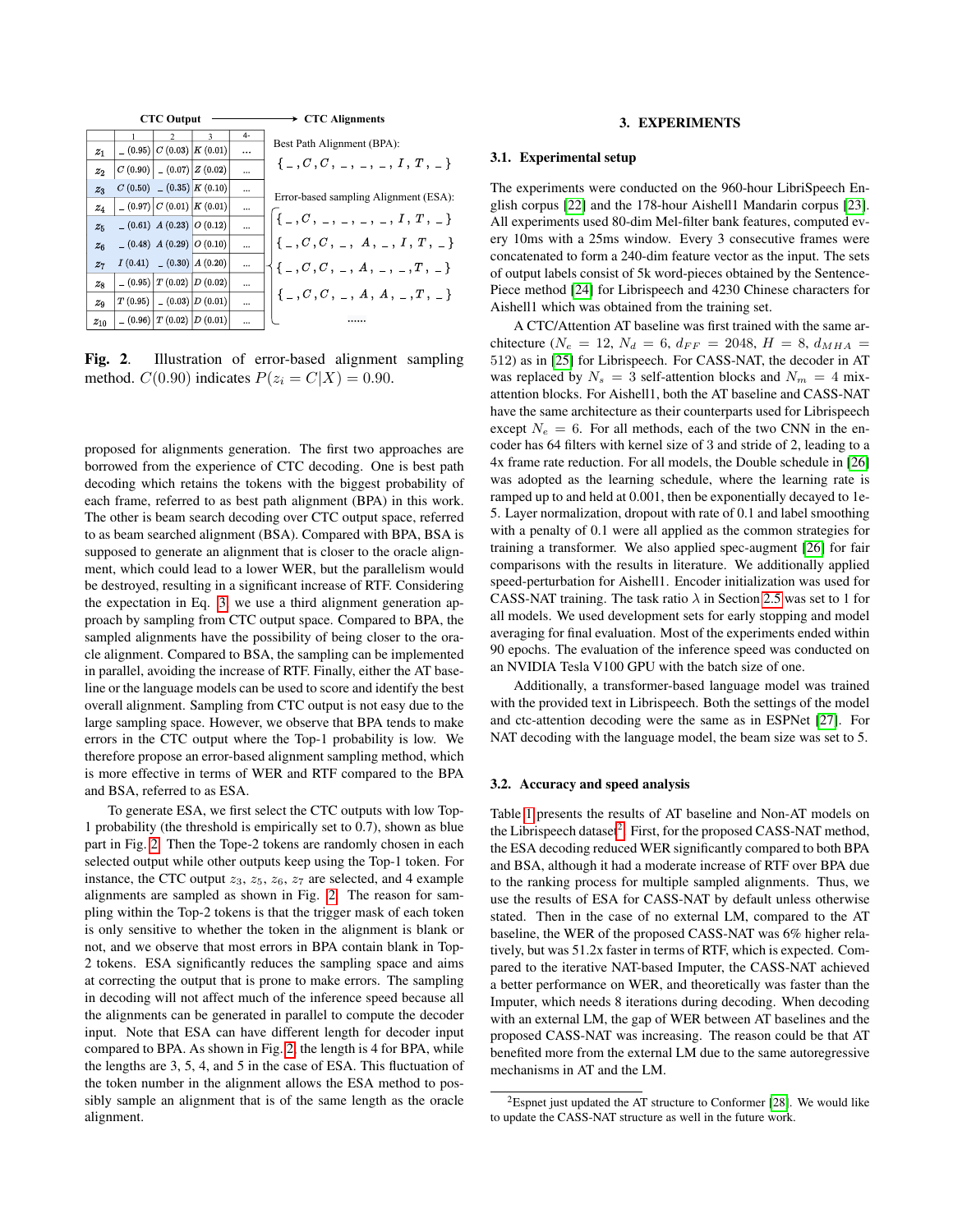<span id="page-3-0"></span>Table 1. A comparison of accuracy and speed of Autoregressive Transformer (AT) and non-AT (NAT) algorithms on Librispeech. BPA: decoding with the best path alignment. BSA: beam search alignment. ESA: the proposed error-based sampling alignment in which 50 alignments are sampled. RTF: Real-time factor. The LM used in CASS-NAT and AT are the same but trained with fewer epochs than the LM used in ESPNet.

|                   |            |            | WER $(\%)$    |                 |                |                | <b>RTF</b>     |
|-------------------|------------|------------|---------------|-----------------|----------------|----------------|----------------|
|                   | Type       |            | dev-<br>clean | $dev-$<br>other | test-<br>clean | test-<br>other | test-<br>clean |
| Without LM        |            |            |               |                 |                |                |                |
| <b>RETURNNI11</b> |            | AT         | 4.3           | 12.9            | 4.4            | 13.5           |                |
| <b>ESPNet</b>     |            | AT         | 3.2           | 8.5             | 3.6            | 8.4            |                |
| $AT$ (ours)       |            | AT         | 3.4           | 8.5             | 3.6            | 8.5            | 0.562          |
| Imputer $[16]$    |            | <b>NAT</b> |               | ٠               | 4.0            | 11.1           |                |
| <b>CASS-NAT</b>   | <b>BPA</b> | <b>NAT</b> | 4.4           | 10.6            | 4.5            | 10.7           | 0.005          |
|                   | <b>BSA</b> | <b>NAT</b> | 3.9           | 9.6             | 3.9            | 9.6            | 0.655          |
|                   | <b>ESA</b> | <b>NAT</b> | 3.7           | 9.2             | 3.8            | 9.1            | 0.011          |
| With LM           |            |            |               |                 |                |                |                |
| <b>RETURNNI11</b> |            | AT         | 2.6           | 8.4             | 2.8            | 9.3            |                |
| ESPNet [25]       |            | AT         | 2.3           | 5.6             | 2.6            | 5.7            |                |
| $AT$ (ours)       |            | AT         | 2.5           | 5.7             | 2.7            | 5.8            |                |
| <b>CASS-NAT</b>   | <b>ESA</b> | <b>NAT</b> | 3.3           | 8.0             | 3.3            | 8.1            |                |

Table 2. A comparison of WERs on Aishell1 with the existing works.

<span id="page-3-1"></span>

| $CER(\%)$          | NAT Type    | Dev | Test |
|--------------------|-------------|-----|------|
| $AT$ (ours)        | n/a         | 5.5 | 5.9  |
| Masked-NAT [13]    | iterative   | 6.4 | 7.1  |
| Insertion-NAT [15] | iterative   | 6.1 | 6.7  |
| <b>ST-NAT [18]</b> | single step | 6.9 | 7.7  |
| <b>LASO</b> [17]   | single step | 5.8 | 6.4  |
| CASS-NAT (ours)    | single step | 5.3 | 5.8  |

On Aishell1 Mandarin task, Table [2](#page-3-1) shows that the proposed CASS-NAT had a lower WER than both our AT baseline and WERs reported in other NAT methods, which suggests the effectiveness and generalizability of the proposed method.

#### 3.3. Analysis of the CTC Alignments

Further, we analyzed the alignments obtained from different decoding strategies and hopefully to comprehend why ESA can improve the accuracy. Two metrics were evaluated on the test sets of Librispeech, mismatch rate (MR) and length prediction error rate (LPER), measured between the generated alignments and the oracle alignment. The two metrics were computed after the blank and repetitions in the alignment were removed because of the mapping rule in Section [2.3.](#page-1-1) For MR, only deletion and insertion errors were counted as mismatch since substitution errors will not change the end boundaries and the number of predicted tokens. If the number of tokens in an alignment is different from that in the oracle alignment, this alignment is considered as a case of length prediction error.

Results are presented in Table [3.](#page-3-2) We can see that the CASS-NAT had a lower bound with WER of 2.3% when using the oracle alignment, showing that the framework is promising. For ESA, no further gains were observed when the number of sampled alignment is greater than 50. We can also observe from the table that the WER

<span id="page-3-2"></span>Table 3. A comparison of different alignment generation methods in CASS-NAT decoding without LM. Oracle: Viterbi-alignment with ground truth. MR: mismatch rate; LPER: length prediction error rate. S: the number of alignments sampled in ESA.

| Alignment  | S   | WER $(\% )$ |       | $MR(\%)$ |       | LPER $(\% )$ |       |
|------------|-----|-------------|-------|----------|-------|--------------|-------|
|            |     | test-       | test- | test-    | test- | test-        | test- |
|            |     | clean       | other | clean    | other | clean        | other |
| Oracle     | n/a | 2.3         | 5.8   | n/a      | n/a   | n/a          | n/a   |
| <b>BSA</b> | n/a | 3.9         | 9.6   | 2.2      | 5.8   | 27.9         | 48.3  |
| <b>BPA</b> | n/a | 4.5         | 10.7  | 2.1      | 4.9   | 31.0         | 51.8  |
| <b>ESA</b> | 10  | 3.9         | 9.4   | 2.9      | 5.7   | 26.4         | 42.8  |
|            | 50  | 3.8         | 9.1   | 3.1      | 5.8   | 25.3         | 41.9  |
|            | 100 | 3.8         | 9.0   | 3.0      | 5.8   | 25.1         | 41.8  |
|            | 300 | 3.8         | 9.0   | 3.1      | 5.8   | 25.1         | 41.9  |



<span id="page-3-3"></span>Fig. 3. Length prediction error distributions and corresponding WERs with ESA(s=50) decoding on the test-clean dataset.

was more correlated to the LPER other than MR. It suggests that a correct estimation of the decoder input length is more important for NAT, which is also mentioned in [\[13\]](#page-4-9). Fig. [3](#page-3-3) again shows the importance of length prediction accuracy. We can see that the WER was lower than 2% when the length of the decoder input was estimated correctly. The analysis suggests a possible guideline on how to find a more effective alignment sampling strategy besides ESA. It also shows the potential of CASS-NAT to get a more promising result.

## 4. CONCLUSIONS

This work presented a novel CASS-NAT framework which leverages the CTC alignment to extract the token-level acoustic embedding as a substitution of the word embedding in autoregressive models. During the training, Viterbi-alignment was considered as a maximum approximation of the posterior probability. During the inference, we proposed an error-based alignment sampling method to reduce the mismatch between the generated alignment and the oracle alignment. We also showed the importance of the prediction for the length of decoder input in NAT through the analysis of the alignments. As a result, the proposed CASS-NAT had ∼50x faster inference speed than autoregressive transformer. To the best of our knowledge, the results of CASS-NAT are the best-reported ones for single step NAT methods so far on both the Librispeech (WERs of 3.8%/9.1%) and Aishell1 (a CER of 5.8%) when no external LM is used.